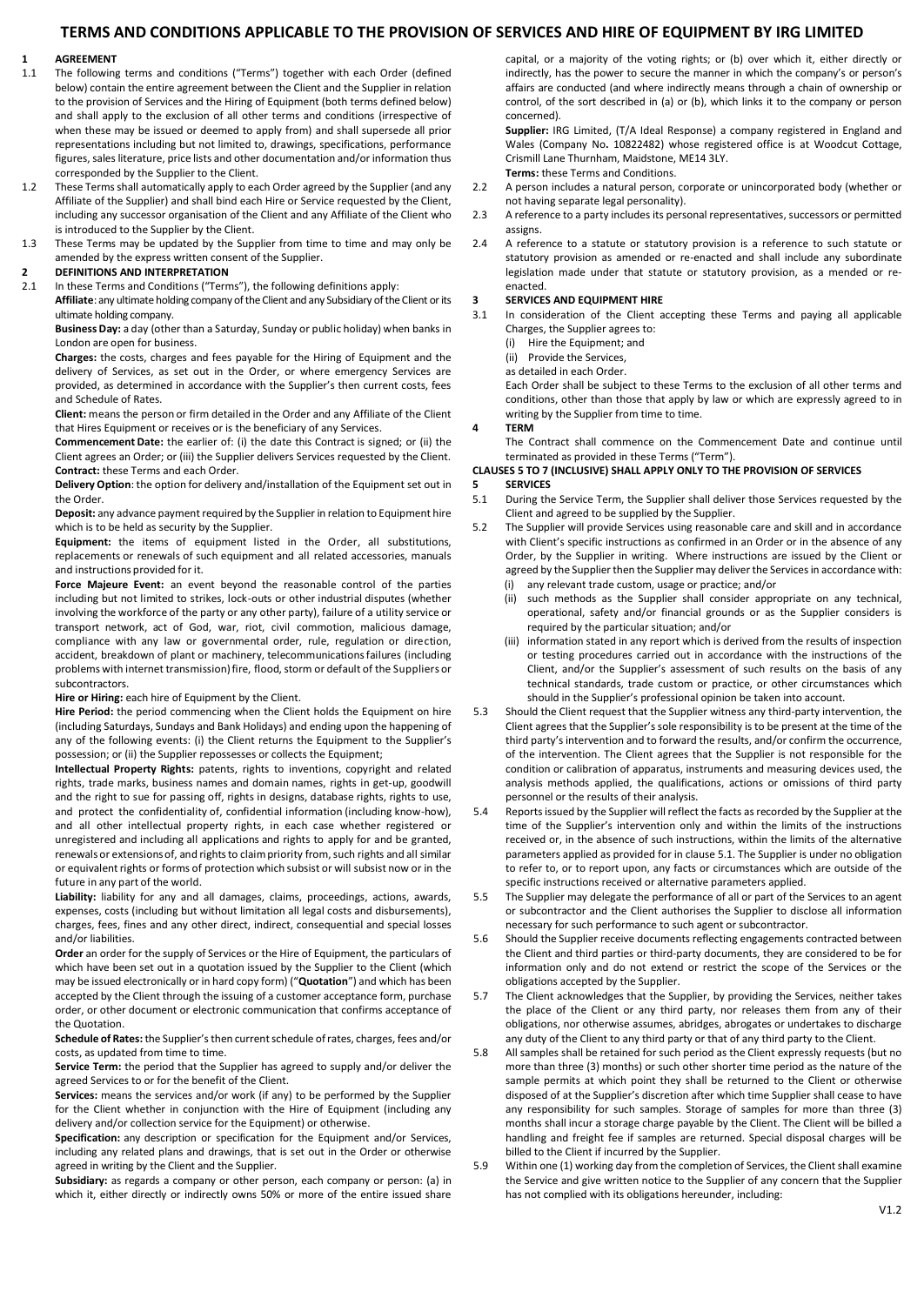- (i) whether the Supplier has failed to provide the Service in line with the of the Contract; or
- (ii) whether there is reason to believe that any damage to the Client's equipment, fixtures and/or fittings has been caused by an act or omission of the Supplier.
- 5.10 Should the Client fail to give such notice within 1 (one) working day from completion of the Service the Supplier shall conclusively assume that the Client accepts the Services delivered as satisfactory and free from any defect or deficiency.
- 5.11 Where Services are ordered by the Client, the Supplier shall supply the Services in all material respects
- 5.12 The Supplier shall (where applicable) use reasonable endeavours to meet any performance dates but any such dates shall be estimates only and time shall not be of the essence for performance of the Services.
- 5.13 The Supplier shall have the right to make any changes to the Services which are necessary to comply with any applicable law or safety requirement, or which do not materially affect the nature or quality of the Services and the Supplier shall notify the Client in any such event.
- 5.14 After provision of the Service, the Supplier shall leave the Client's fixtures and fittings connected to the main services in the same order and condition as they were found prior to the commencement of the Services. Any defects noted during the provision of the Service by the Supplier with regards to the Client's equipment and/or fixtures and fittings will be reported to the Client's representative.

### **6 SERVICE WARRANTIES**

- <span id="page-1-0"></span>6.1 The Supplier warrants that the Services will be performed with reasonable care and skill.
- 6.2 If any of the Services do not conform with the warranty in Clause [6.1](#page-1-0) or with the Specification the Supplier's liability shall be limited to re-performing the Services to the extent necessary to make good any breach or defect free of charge and where it does so, the Supplier shall have no further liability to the Client under the warranty in Claus[e 6.1](#page-1-0) in respect of the relevant Services.

### **7 SERVICE FEES AND PAYMENT**

- 7.1 This clause is supplemental to the provisions in clause 18 (FEES, CHARGES AND PAYMENT) below.
- 7.2 Unless clearly otherwise stated, all prices quoted are net prices. Any fees and charges not agreed in advance of the provision of Services shall be based on the Supplier's then current Schedule of Rates (which are subject to change by the Supplier from time to time). All applicable taxes shall be payable by Client.
- 7.3 Where any costs are identified, quantified or varied after the start of the Agreement, the Supplier shall submit these to the Client for approval (not to be unreasonably withheld or delayed) prior to expenditure where reasonably practicable. If the Client unreasonably withholds or delays approval, the Supplier may (without penalty or consequence to the Supplier) delay or cancel the delivery of the Service however the obligation of the Client to pay for the Service and for any costs incurred as a result of such delay or cancellation, will not be affected.
- 7.4 If any unforeseen problems or expenses arise in the course of carrying out the Services the Supplier shall endeavour to inform the Client and shall be entitled to charge additional fees, costs and expenses to cover extra time and cost necessarily incurred to complete the Services.
- 7.5 The Supplier may invoice the Client immediately and following the completion of each Service. The Client shall pay each invoice submitted to it for the Services within fourteen (14) Working Days of issue to a bank account nominated in writing by the Supplier. Time for payment shall be of the essence.

## **CLAUSES 8 - 16 (INCLUSIVE) APPLY ONLY TO HIRES AND EQUIPMENT INSTALLATIONS**

## **8 EQUIPMENT HIRE AND HIRE PERIOD**

- 8.1 The Supplier shall hire the Equipment to the Client for the Hire Period subject to the Equipment being available for hire at the time the Client requests it. The Supplier reserves the right to provide Equipment and/or Products similar or comparable to that ordered by the Client. The Supplier will not be liable to the Client or any third party for any loss, cost, damage expense which may be suffered or incurred by the Client or any third party as a result of the Equipment being unavailable for hire.
- 8.2 If the Hire Period does not have a fixed duration either party may terminate an Order for the Hire of Equipment upon giving to the other party not less than 24 hours.
- 8.3 If the Client is a consumer, individual or partnerships of individuals (or other unincorporated body of individuals), the Hire Period must not exceed three months and the Supplier shall collect the Equipment before the last day of the three (3) month period.
- 8.4 The Supplier's employees or agents are not authorised to make any representations concerning the Equipment and/or Products unless expressly confirmed in writing and any advice or recommendation given by the Supplier to the Client as to the storage, application or use of the Equipment and/or Products which is not confirmed in writing is followed or acted upon entirely at the Client's own risk. Any samples, descriptive matter or advertising issued by the Supplier, and any descriptions or illustrations contained in the Supplier's catalogues or brochures, are issued for the sole purpose of giving an approximate idea of the Equipment and Services described in them. They shall not form part of this Contract or have any contractual force.
- 8.5 It is the Client's responsibility to check the Equipment on each occasion before use. Final determination of the suitability of the Equipment for the Client's specific use is the Client's responsibility and the Client must assume all risk and liability in this regard.
- 8.6 The Client shall obtain and comply with all permissions, consents and licences required for the Equipment under any statute, regulation or by-law.

# **9 DEPOSIT, CHARGES AND PAYMENT TERMS**

- This clause is supplemental to claus[e 18](#page-2-0) (FEES, CHARGES AND PAYMENT) below.
- 9.2 The Deposit and Charges are detailed in the Order and shall be based on the Supplier's Schedule of Rates as amended from time to time.
- 9.3 Where a Deposit is required for the Equipment it must be paid to the Supplier before the Hire Period. Deposit balances are refunded upon return to the Supplier of Equipment in good condition. Balances of deposits paid by cheque will be refunded

by cheque or BACS transmission within seven (7) business days however the Supplier shall not be liable for any bank delays in processing such refund.

- 9.4 The Client shall pay the Charges from the date specified in the Order and will continue paying the Charges during the Hire Period and beyond until the Client has returned the Equipment to the Supplier or the Supplier has collected the Equipment within a reasonable period after the Hire Period.
- 9.5 All time during the Hire Period is chargeable and the Charges may be payable on Saturdays, Sundays and Bank Holidays (as appropriate).
- 9.6 If the Client in any way prevents or hinders the Supplier from collecting the Equipment, charges shall continue to be payable in accordance with the Contract until such time as the Supplier can collect the Equipment. Any signature provided by the Client's employees, agents, or representatives shall be deemed to be an authorised signature for and on the Client's behalf for the purpose of the Contract.

# **10 DELIVERY AND INSTALLATION OF THE EQUIPMENT**<br>10.1 If the Supplier agrees to deliver the Equipment to

- If the Supplier agrees to deliver the Equipment to the Client and/or collect the Equipment from the Client, then such delivery and/or collection of the Equipment shall be made in accordance with the Delivery Option chosen by the Client and the Supplier will charge the Supplier's standard delivery and/or collection cost(s) from time to time. The Client shall also pay for any lifting or special apparatus required for the siting and removal of the Equipment. There may be additional installation and removal costs which will be notified to the Client in advance.
- 10.2 Any dates quoted for delivery/installation are approximate only and the time of delivery is not of the essence. The Supplier shall not be liable for any delay in delivery/installation of the Equipment that is caused by a Force Majeure Event or the Client's failure to provide the Supplier with adequate delivery instructions or any other instructions that are relevant to the supply of the Equipment. If the Supplier fails to deliver/install the Equipment for any other reason, its Liability shall be limited to refunding or crediting the amount of fees to the Client for the period that the Equipment was not delivered or installed. Whether a refund or credit is issued shall be a decision made by the Supplier.
- 10.3 To facilitate delivery and installation, the Client shall at its own expense provide all requisite materials, facilities, access and suitable working conditions to enable delivery and installation to be carried out safely and expeditiously. If any access, vehicle, equipment, utility or service is not at the agreed location at the agreed time to enable the Supplier to install the Equipment, the Supplier may charge the Client additional fees for a different installation date.
- 10.4 If the parties agree an installation schedule which is later changed by the Client, the Supplier reserves the right to deliver the Equipment on the original agreed date and to start invoicing the Client for the Charges, notwithstanding that the Equipment may not be installed.
- 10.5 If the Supplier is not expressly responsible for delivery, then the Client shall collect the Equipment from the Supplier and return it to the Supplier at the end of the Hire Period.

## **11 EQUIPMENT WARRANTY**

- <span id="page-1-1"></span>11.1 The Supplier warrants that on delivery the Equipment shall:
	- (i) conform in all material respects with its description and any applicable Specification; and
	- (ii) be free from material defects in design, material and workmanship.<br>If
- <span id="page-1-2"></span> $11.2$ 
	- (i) the Client gives notice in writing to the Supplier within a reasonable time of discovery that some or all of the Equipment does not comply with the warranty set out in Claus[e 11.1;](#page-1-1) and
	- (ii) The Supplier is given a reasonable opportunity of examining such Equipment; and

(iii) The Supplier confirms that the issue is covered under warranty, then, the Supplier shall, at its option and sole discretion, repair or replace the defective Equipment.

- 11.3 The Supplier shall not be liable for the Equipment's failure to comply with the warranty set out in conditio[n 11.1](#page-1-1) in any of the following circumstances, and in each, the Supplier may charge the Client the costs of any parts and labour incurred or required:
	- (i) the Client makes any further use of such Equipment after giving notice in accordance with conditio[n 11.2;](#page-1-2) or
	- (ii) the defect arises because the Client failed to follow the Supplier's oral or written instructions as to the storage, commissioning, installation, use and maintenance of the Equipment or (if there are none) good trade practice regarding the same; or
	- (iii) the Client alters or repairs such Equipment without the prior written consent of the Supplier; or
	- (iv) the defect arises as a result of fair wear and tear, wilful damage, negligence, or abnormal storage or working conditions; or
	- (v) the Equipment differs from its description as a result of changes made to ensure they comply with applicable statutory or regulatory requirements.
- 11.4 Except as expressly provided for in this Clause, the Supplier shall have no Liability to the Client in respect of the Equipment' failure to comply with the warranty set out in conditio[n 11.1.](#page-1-1)
- 11.5 These Terms shall apply equally to any repaired or replacement Equipment, Product or Service supplied by the Supplier.

## **12 RISK, OWNERSHIP AND INSURANCE**

- 12.1 Risk in the Equipment will pass to the Client immediately when the Equipment leaves the Supplier's physical possession or control and will not pass back to the Supplier from the Client until the Equipment is returned to the Supplier's physical possession and control.
- 12.2 Ownership of the Equipment remains with the Supplier at all times. The Client shall have no right, title or interest in the Equipment except that it is hired to the Client.
- 12.3 The Client must not deal with the ownership or any interest in the Equipment. This includes but is not limited to selling, assigning, mortgaging, pledging, charging, securing, hiring, withholding, exerting any right to withhold, disposing of and/or lending.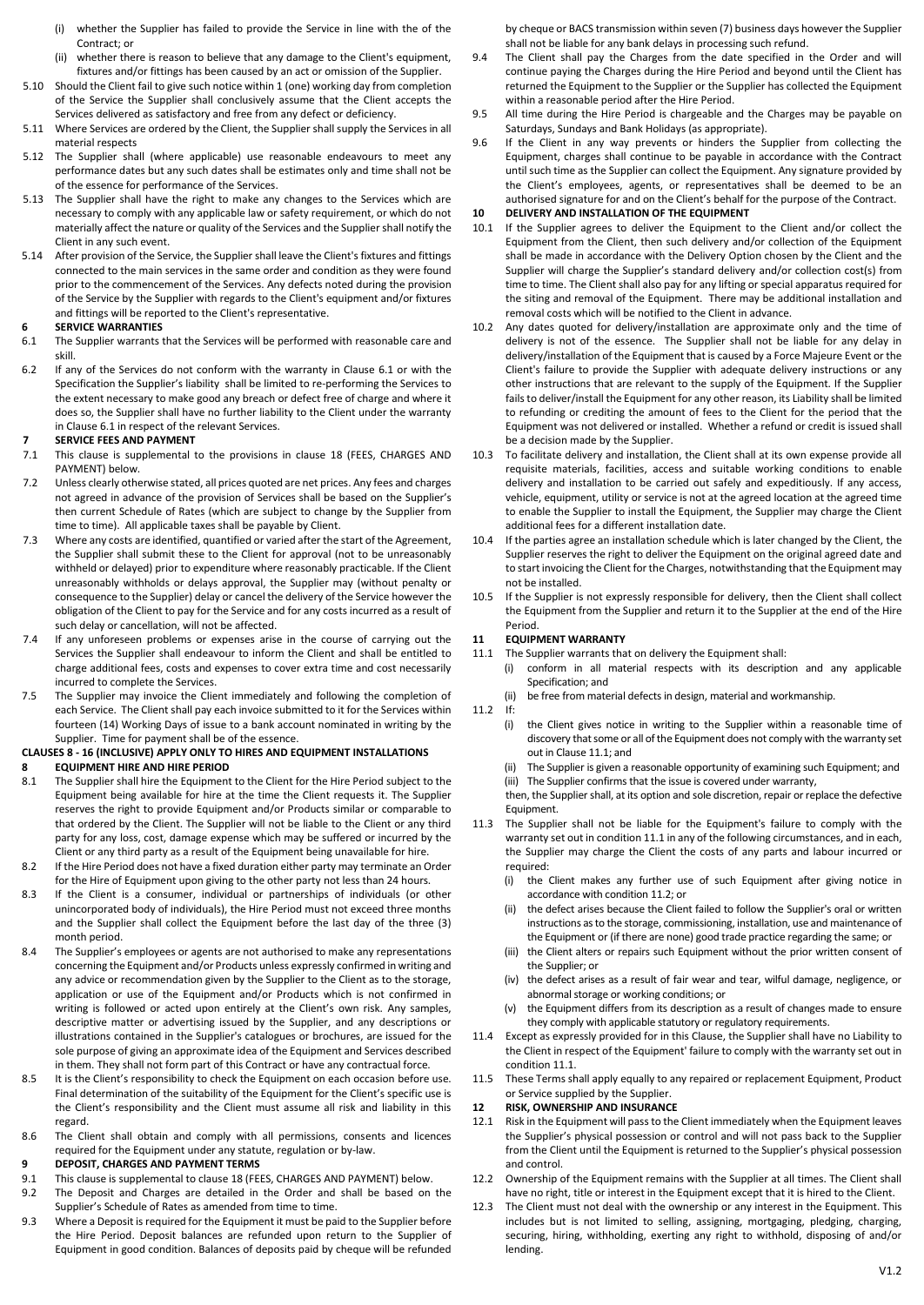### **13 CARE OF EQUIPMENT**

- <span id="page-2-2"></span>13.1 The Client shall:
	- (i) not deface or remove any labels from and/or interfere with the Equipment, their working mechanisms or any other parts;
	- (ii) take reasonable care of the Equipment and keep them properly maintained and only use them for their proper purpose in a safe and correct manner in accordance with any operating and/or safety instructions provided to or supplied to the Client and any applicable law or regulations (including any Institution of Electrical Engineers (IEE regulations);
	- (iii) notify the Supplier immediately and in any event within 24 hours after any breakdown, loss and/or damage to the Equipment or of any accident resulting in death, personal injury or damage to property;
	- (iv) take adequate and proper measures to protect the Equipment from theft, damage and/or other risks;
	- (v) notify the Supplier of any change of the Client's address and upon the Supplier's request provide details of the location of the Equipment;
	- (vi) permit the Supplier at all reasonable times to inspect the Equipment including procuring access to any property where the Equipment is situated;
	- (vii) keep the Equipment at all times in the Client's possession and control and not to remove the Equipment from the United Kingdom without the Supplier's prior written consent;
	- (viii) not do or omit to do anything which will or may be deemed to invalidate any policy of insurance related to the Equipment;
	- (ix) not continue to use Equipment where it has been damaged; and
	- (x) where the Equipment requires fuel, oil and/or electricity ensure that the proper type and/or voltage is used.
- 13.2 The Client must return the Equipment in good working order and condition (fair wear and tear excepted) and in a clean condition together with all licences, registration and other documents relating to the Equipment.

### **14 BREAKDOWN**

- 14.1 Allowance will be made in relation to the Charges for any non-use of the Equipment due to breakdown caused by the development of an inherent fault and/or fair wear and tear provided that the Client informs the Supplier as soon as practicable of the breakdown.
- 14.2 The Client shall be responsible for all expenses, loss (including loss of Charges) and/or damage suffered by the Supplier and arising from any breakdown of the Equipment due to the Client's negligence, misdirection and/or misuse of the Equipment.
- 14.3 The Client will be responsible for the cost of all repairs necessary to Equipment during the Hire Period which arise otherwise than under Clause 7.3 above.
- 14.4 The Client must not repair or attempt to repair the Equipment without the Supplier's prior written consent.
- 14.5 Out of hours assistance shall only be provided if agreed by the Supplier in advance. Additional charges for this service will apply.

## <span id="page-2-3"></span>**15 LOSS OR DAMAGE TO THE HIRED GOODS**

- 15.1 If the Equipment is returned in damaged, unclean and/or defective state (except where due to fair wear and tear and/ or an inherent fault in the Equipment) the Client shall be liable to pay the Supplier for the cost of any repair and/or cleaning required to return the Equipment to a condition fit for re-hire.
- <span id="page-2-1"></span>15.2 The Client will pay to the Supplier the replacement cost of any Equipment (on a new for old basis) which is lost, stolen and/or damaged beyond economic repair during the Hire Period.
- 15.3 The Client will pay any costs incurred by the Supplier to track or recover lost or stolen Equipment.
- 15.4 The Client shall pay the Charges for the Equipment up to and including the date the Client notifies the Supplier that the Equipment has been lost, stolen and/or damaged beyond economic repair. From that date until the Supplier has replaced such Equipment (or retrieved any lost or stolen Equipment), the Client shall pay, as a genuine pre-estimate of lost Charges profit, a sum as liquidated damages being equal to two thirds of the Charges that would have applied for such Equipment for that period. The Supplier shall use the Supplier's reasonable commercial endeavours to purchase replacements for such Equipment as quickly as possible using the monies paid under Claus[e 15.2.](#page-2-1)
- 15.5 The Client agrees that where the Client is in breach of Claus[e 13.1\(v\)](#page-2-2) o[r 13.1\(vii\),](#page-2-2) the Supplier shall be entitled to treat the Equipment as lost and the provisions of this Claus[e 15](#page-2-3) shall apply.

## **16 DAMAGE WAIVER OPTION**

- 16.1 A 'Damage Waiver' charge, which shall be equal to 20% of the Hire Charge, (where such Damage Waiver is available as an option) will be added to each Hire Charge unless the Client requests otherwise. Under the 'Damage Waiver', the Supplier will waive any further charge for rectifying any accidentally damaged Equipment. If the Client does not take 'Damage Waiver' then the Client shall remain liable for the cost of rectifying any damaged Equipment and any other costs recoverable in accordance with these Terms.
- 16.2 'Damage Waiver' is not an insurance for Equipment loss or theft. 'Damage Waiver' may be limited depending on the Equipment being Hired and, in any event, the maximum value of loss or damage penalty charges that will be waived for any single Hire will be five thousand pounds (£5000) and the Client shall remain liable for any costs that exceed this amount.
- 16.3 'Damage Waiver' may be invalidated where any of the following conditions are not adhered to.
	- (i) The Client is able to demonstrate that reasonable care has been taken to prevent loss or damage to the Equipment.
	- (ii) Theft of Equipment has been reported to the Police and a crime reference number obtained.
	- (iii) The Client has notified the Supplier within 48 hours of any damage to, or theft of, the Equipment.
- 16.4 Loss penalty charges will not be waived under the following circumstances:
- (i) Theft of consumable 'resale' Products.<br>(ii) Loss due to the dishonesty of any Clier
- Loss due to the dishonesty of any Client employee.
- (iii) Theft from a vehicle where the Equipment was left visible and unattended.
- (iv) Loss of Equipment revealed only when an inventory is made.
- (v) Loss arising from civil disturbance.
- (vi) Loss occurring outside the UK and Eire. 16.5 'Damage Waiver' does not protect against:
	- (i) The first £50 (or 20% whichever is the greater amount) of any Equipment loss claim.
	- (ii) Fifty per cent (50%) of any claim for theft of Equipment left unattended overnight outside a secure compound or building or stored overnight in a secured vehicle.

# **THE REMAINING CLAUSES APPLY TO ALL ORDERS**

#### **17 OBLIGATIONS OF CLIENT** The Client shall:

- (i) co-operate with the Supplier in all matters relating to the Services; and<br>(ii) provide the Supplier, its emplovees, agents, consultants and subcon
- provide the Supplier, its employees, agents, consultants and subcontractors, with access to the Client's premises, office accommodation and other facilities as reasonably required by the Supplier; and
- (iii) provide the Supplier with such information and materials as the Supplier may reasonably require in order to supply the Services and ensure that such information is accurate in all material respects; and
- (iv) obtain and maintain all necessary licences, permissions and consents which may be required before the date on which the Services are to start; and
- (v) ensure that sufficient information, instructions and documents are given to the Supplier within 2 hours following first notification of an emergency call-out that is subject to the agreed service response time and not later than 48 hours prior to planned Services unless otherwise agreed in writing by the Supplier to enable the required Services to be performed; and
- (vi) procure all necessary access for the Supplier's representatives to the premises where the Services are to be performed or the Equipment is to be installed or delivered and take all necessary steps to eliminate or remedy any obstacles to, or interruptions in, the performance of the Services; and
- (vii) supply, if agreed, any special equipment and personnel necessary for the performance of the Services; and
- (viii) take all necessary measures to provide safe working conditions and to secure the site and any property or premises (including any fixtures, fittings and utility connections thereto) and associated installations where the Client requests the Services to be performed and the Client will not rely, in this respect, on the Suppliers advice as to whether the Client is required to take action to make such provision or not; and
- (ix) inform the Supplier in advance of any known hazards or dangers, actual or potential, associated with any order or samples or testing including, for example, presence or risk of radiation, toxic or noxious or explosive elements or materials, environmental pollution or poisons; and
- (x) unless agreed otherwise in writing by the Supplier, supply all necessary lighting and power supply within the area(s) where the Service is to be carried out. The Client shall provide such lighting and electrical power free of charge to the Supplier during delivery of the Service; and
- (xi) provide a site representative to enable the Supplier to gain access to all areas where the Service is to be carried out. The Client's site representative will be nominated prior to commencement of any Service and will also be available to the Supplier should any problems occur whilst the Service is taking place; and
- (xii) give access to the Supplier's employees (or nominated contractors) to enable the Supplier to carry out its obligations; and
- (xiii) not prevent the Supplier from executing any of its duties under statutory provisions or under the terms of the Contract.
- <span id="page-2-4"></span>17.2 If the Supplier's performance of any of its obligations under this Contract is prevented or delayed by any act or omission by the Client or failure by the Client to perform any relevant obligation ("Client Default"):
	- (i) the Supplier shall, without limiting its other rights or remedies have the right to suspend performance of the Services until the Client remedies the Client Default, and to rely on the Client Default to relieve it from the performance of any of its obligations to the extent the Client Default prevents or delays the Supplier's performance of any of its obligations;
	- (ii) the Supplier shall not be liable for any costs or losses sustained or incurred by the Client arising directly or indirectly from the Supplier's failure or delay to perform any of its obligations as set out in this conditio[n 17.2;](#page-2-4) and
	- (iii) the Client shall reimburse the Supplier on written demand for any costs or losses sustained or incurred by the Supplier arising directly or indirectly from the Client Default.

## <span id="page-2-0"></span>**18 FEES, CHARGES AND PAYMENT TERMS**

- 18.1 All Charges are, unless otherwise stated, exclusive of any applicable VAT.
- 18.2 Prompt payment under a Contract shall be of the essence. Payment shall not be deemed to be made until the Supplier has received either cash or cleared funds in respect of the full amount outstanding.
- 18.3 The Client shall pay all sums due to the Supplier under the Contract without any setoff, deduction, counterclaim and/or any other withholding of monies.
- 18.4 The Supplier may set a reasonable credit limit for the Client. The Supplier reserves the right to terminate or suspend the Contract for hire of the Equipment and/or the provision of Services if allowing it to continue would result in the Client exceeding the Client's credit limit or if the Client has already exceeded their credit limit.
- 18.5 Without prejudice to any of the Supplier's other rights, if the Client fails to make any payment in full on the due date then:
	- (i) the Supplier may charge the Client interest (both before and after judgment) on the amount unpaid in accordance with the Late Payment of Commercial Debts (Interest) Act 1998 as amended and supplemented by the Late Payment of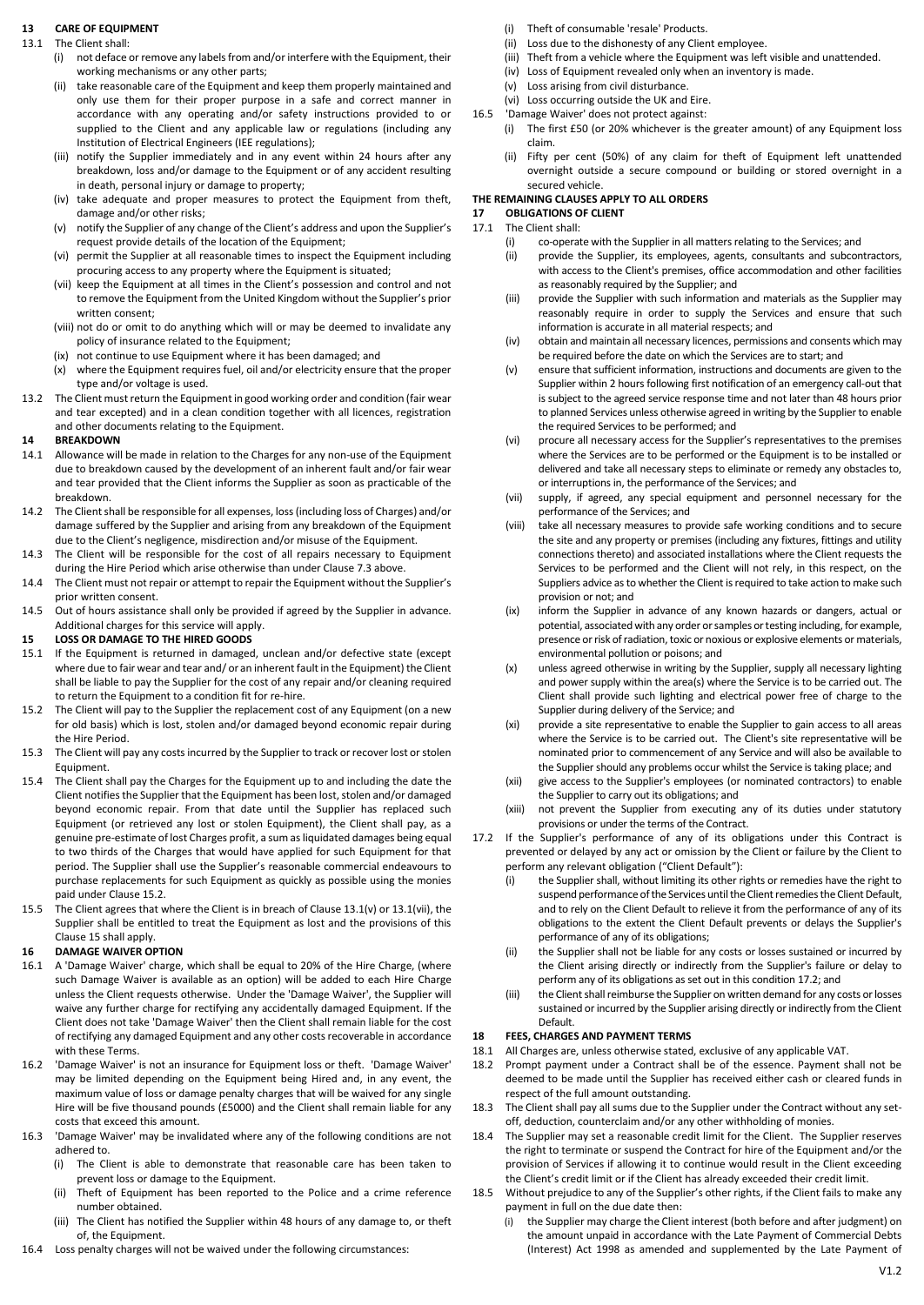Commercial Debts Regulations 2002 and/or to suspend further Services to the Client or any of the Client's Affiliates.

- (ii) the Supplier may cancel or suspend all Services until payment has been made in full; and
- (iii) the Supplier may refer such non-payment to its credit control agency and the Client shall become liable for any costs incurred in recovering or attempting to recover outstanding monies.
- 18.6 The Client shall not be entitled to retain or defer payment of any sums due to the Supplier on account of any dispute, counter claim or set-off which it may allege against the Supplier.
- 18.7 In event of legal action being taken by the Supplier against the Client for breach of payment obligations, the Client shall be responsible for all costs and disbursements incurred by the Supplier on a fully indemnified basis.
- 18.8 Where a credit account has not been granted, payment of the Charges shall be made with the Order.

## **19 CONFIDENTIALITY**

- 19.1 Each party may be given access to Confidential Information from the other party in order to perform its obligations under the Contract. A party's Confidential Information shall not be deemed to include information that:
	- (i) is or becomes publicly known other than through any act or omission of the receiving party; or
	- (ii) was in the other party's lawful possession before the disclosure; or
	- (iii) is lawfully disclosed to the receiving party by a third party without restriction on disclosure; or
	- (iv) is independently developed by the receiving party, which independent development can be shown by written evidence; or
	- (v) is required to be disclosed by law, by any court of competent jurisdiction or by any regulatory or administrative body.
- 19.2 Each party shall hold the other's Confidential Information in confidence and, unless required by law, not make the other's Confidential Information available to any third party or use the other's Confidential Information for any purpose other than the implementation of the Contract.
- 19.3 Each party shall take all reasonable steps to ensure that the other's Confidential Information to which it has access is not disclosed or distributed by its employees or agents in violation of the terms of the Contract.
- 19.4 Neither party shall be responsible for any loss, destruction, alteration or disclosure of Confidential Information caused by any third party.
- 19.5 The Client acknowledges that details of the Supplier, and the results of any performance tests of the Supplier, constitute the Supplier's Confidential Information.
- 19.6 The Supplier acknowledges that the Client Data is the Confidential Information of the Client.
- 19.7 Each party shall comply with its obligations arising under the General Data Protection Regulation 2016 (Regulation (EU) 2016/679) (GDPR) except where the UK Data Protection Act 1998 (or legislation, other than the GDPR, equivalent to that Act in force from time to time in the UK at any time that it is not a member state of the European Union).

## **20 SUSPENSION, TERMINATION AND CONSEQUENCES**

- <span id="page-3-1"></span>If the Client:
	- (i) fails to make any payment to the Supplier when due; or
	- (ii) is in breach of the terms of the Contract and, where the breach is capable of remedy, have not remedied the breach within 14 days of receiving notice requiring the breach to be remedied;
	- (iii) persistently breaches the terms of the Contract; or
	- (iv) provides incomplete, materially inaccurate or misleading facts and/or information in connection with the Contract; or
	- (v) attempts to pledge, charge or create any form of security over any Equipment; or
	- (vi) ceases or threatens to cease to carry on business; or
	- (vii) being an individual or partnership, has a bankruptcy petition presented against it or compounds with or comes to an arrangement with its creditors, or enters into an individual voluntary arrangement or suffers any similar action in any jurisdiction: or
	- (viii) being a company, enters into voluntary or compulsory liquidation, have an administrator or administrative receiver appointed over all or any of the Client's assets, or compound with or come to an arrangement with the Client's creditors or enter into a company voluntary arrangement, any attachment order is made against the Client, any distress, execution or other legal process is levied on any of the Client's property or the Client suffer any similar action in any jurisdiction; or
	- (ix) has circumstances in which the Supplier reasonably believes that any of the events mentioned in (vii) or (viii) above are about to occur and the Supplier notifies the Client of this belief; or
	- appears reasonably to the Supplier due to the Client's credit rating to be financially inadequate to meet the Client's obligations under the Contract; or
	- (xi) appears reasonably to the Supplier to be about to suffer any of the above events,
	- then the Supplier shall have the right, without prejudice to any other rights or remedies, to exercise any or all of the rights set out in Claus[e 20.2](#page-3-0) below.
- <span id="page-3-0"></span>20.2 If any of the events set out in Claus[e 20.1](#page-3-1) above occurs in relation to the Client then without liability or consequence to the Supplier and notwithstanding any other remedy available to the Supplier:
	- (i) the Supplier shall be entitled to invoice and the Client shall be liable to pay, the Supplier's full costs, expenses and charges for any lost time.
	- (ii) the Supplier may enter, without prior notice, any of the Client's premises (or premises of third parties with their consent) where the Equipment may be and repossess any Equipment;
- (iii) the Supplier may withhold the performance of any Services and cease any Services in progress under this and/or any other Contract between the Client (or any of the Client's Affiliates) and the Supplier (or any of the Supplier's Affiliates);
- (iv) the Supplier may immediately cancel, terminate and/or suspend without Liability to the Client the Contract and/or any other contract between the Client (or any of the Client's Affiliates) and the Supplier (or any of the Supplier's Affiliates);
- (v) any credit period in relation to payment of the Charges shall be accelerated and all sums, all monies owed by the Client (or any of the Client's Affiliates) to the Supplier (or any of the Supplier's Affiliates) under the Contract or any other Contract between the Client (or any of the Client's Affiliates) and the Supplier (or any of the Supplier's Affiliates) shall immediately become due and payable.
- 20.3 Any repossession of the Equipment or suspension or termination of Services shall not affect the Supplier's right to recover from the Client (or any Affiliates of the Client) any monies due under the Contract or any other contract between the Client (or any of the Client's Affiliates) and the Supplier (or any of the Supplier's Affiliates) and/or any damages from acts, omissions or events occurring prior to suspension or termination.
- 20.4 The Client may cancel or suspend the Services at any time, however the Client acknowledges that if it cancels or suspends the Services for any reason on less than 48 hours' notice prior to the anticipated start time of the Services or at any time during the Services, the Supplier is unlikely to be able to redeploy all or part of the committed labour, or to cancel contractors or other third party commitments without incurring charges or the full cost of those commitments. Accordingly, the Client agrees that where it cancels or suspends any part of the Services on less than 48 hours' written notice and by telephone call to the Supplier, that it shall remain fully liable for the Services as quoted, minus any costs, charges or fees that the Supplier, using reasonable endeavours, is able to offset through redeployment on other projects or services. If the Client suspends or cancels the Services once commenced it shall remain fully liable for the full cost of the Services as quoted together with any additional Services requested prior to suspension or cancellation or which are incurred or required due to the suspension or cancellation of the Services.
- 20.5 Any cancellation, suspension or termination of Services shall not affect the Supplier's right to recover from the Client (or any Affiliate of the Client) any monies due under the Contract or any other contract between the Client (or any of the Client's Affiliates) and the Supplier and/or any damages from acts, omissions or events occurring prior to suspension or termination of Services.
- 20.6 Upon termination of the Contract (for any reason) the Client shall immediately on demand pay the Suppler (or any of the Supplier's Affiliates), in full and cleared funds, all outstanding Charges and/or any other sums payable under the Contract or any other contract between the Supplier (or any of the Supplier's Affiliates) and the Client (or any of the Client's Affiliates).
- 20.7 If the Client terminates an Order or the Contract prior to the completion of any Services which have been commenced by the Supplier for reasons other than material breach of the Contract by the Supplier which it is unable to remedy within a reasonable time, then the Supplier reserves the right to charge the Client the agreed fees and Charges payable for the Services.
- 20.8 Upon termination of the Contract (for any reason) the Client shall immediately:
	- (i) at the Client's expense, return the Equipment to the Supplier or make the Equipment available for the Supplier to collect; and
	- (ii) pay to the Supplier (or any of the Supplier's Affiliates), in full and cleared funds, all outstanding Charges and/or any other sums payable under the Contract or any other contract between the Supplier (or any of the Supplier's Affiliates) and the Client (or any of the Client's Associated Companies).
- 20.9 Until any Equipment is returned to the Supplier, the Client shall be solely responsible for the safe keeping of the Equipment and will not use it for any purpose not expressly permitted by the Supplier.
- 20.10 The Supplier shall be entitled to immediately and without liability, either suspend or terminate provision of the Services or a Hire at any time if in the reasonable opinion of the Supplier, to continue the same would present a risk to the Supplier or its Equipment.
- 20.11 If the Client terminates an Order or the Contract prior to the expiry of the Hire Period or completion of any particular Services which have been commenced by the Supplier for reasons other than breach of the Contract by the Supplier, then the Supplier reserves the right to charge the Client the agreed fees and Charges payable for the Services for the Service Term or for the Hire for the Hire Period (as the case may be).

## <span id="page-3-2"></span>**21 LIMITATION OF LIABILITY**

- 21.1 Subject to claus[e 21.9](#page-4-0) (which clause shall take precedence over all other clauses in this claus[e 21\)](#page-3-2) this clause [21](#page-3-2) sets out the entire financial liability of the Supplier (including any liability for the acts or omissions of its employees, agents and sub‐ contractors) to the Client or any third party, in respect of:
	- any breach of the Contract, howsoever arising; and
	- (ii) any use made by the Client of any of the Services, or of any product or material incorporated in any of the Services; and
	- (iii) the Hire of any Equipment; and
	- (iv) any representation, statement or tortious act or omission including negligence arising under or in connection with this Contract.
- 21.2 The Client shall be liable for the acts and/or omissions of its Affiliates, employees, agents, servants and/or subcontractors as though they were the Client's own acts and/or omissions under the Contract.
- 21.3 The Client agrees to indemnify and to keep indemnified the Supplier against any Liability suffered by the Supplier and arising from or due to the Client's breach of contract, tort (including negligence) and/or any breach of statutory duty and/or any claim from a third party for injury to person or property arising from the Client's use or storage of the Equipment or its negligence.